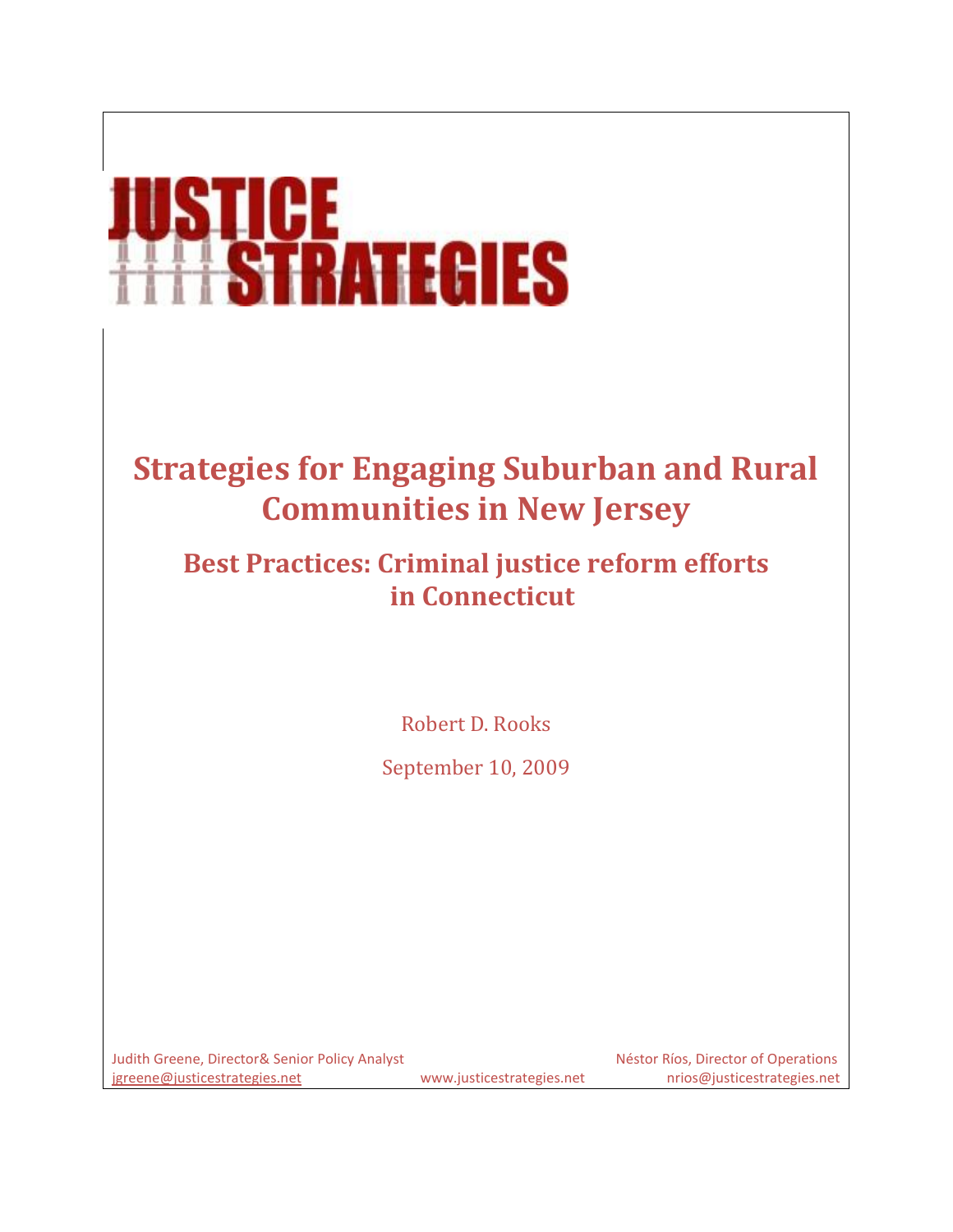# **Strategies for Engaging Suburban and Rural Communities in New Jersey**

### **Best Practices: Criminal justice reform efforts in Connecticut**

Introduction: This memo is designed to assist the New Jersey Second Chance coalition in their efforts to educate legislators that represent rural and suburban towns about areas of common ground they share with urban communities seeking criminal justice reform. Serving as a best practices document rooted in experiences pushing for criminal justice reforms in Connecticut, strategies from this memo are designed to help New Jersey advocates engage non-traditional allies in rural and suburban New Jersey on the need to reform New Jersey's criminal justice system.

Background: It goes without saying that criminal justice policies overwhelmingly impact urban communities, specifically in areas that have large black, Latino and immigrant populations. From mandatory minimums to police enforcement in urban centers, criminal justice strategies over the last 30 years have resulted in the largest prison system in the world and have destabilized urban communities all across the country. Although it is widely recognized that something must be done to address criminal justice efforts in urban centers, advocates must resist efforts that only look at fixing criminal justice policies in one segment of society. Based on learned experiences advocating for criminal justice reforms in Connecticut where a broad approach was used, this memo will highlight reform strategies that were used to build a political base of support in rural and suburban towns and as a result, strengthened overall criminal justice reform efforts. Lastly, it's important to note that the recommended best practices only work when applied in concert with strategies that get at the heart of the criminal justice system, which are to organize and engage people who most feel the impact of the criminal justice system to work for the elimination of the over-incarceration of black, Latino and immigrant communities.

The Connecticut Experience: In early 2004, criminal justice advocates, mainly from urban centers in Connecticut faced an uphill battle in efforts to reform Connecticut's criminal justice system. Probation and parole reforms, eliminating crack and powder cocaine disparity, increasing substance abuse treatment and allowing diversion for non-violent drug users were recommendations being considered by the Connecticut legislature. In direct opposition to reform proposals, legislators from rural and suburban districts resisted these policy recommendations and specifically, fought to remove crack and powder cocaine reform from the broader criminal justice reform proposal. Claims that reforms to crack and powder cocaine law coddled drug dealers killed any and all chances to reform Connecticut's notorious crack powder cocaine disparity law. During the following year of 2005, and in direct response to rural and suburban legislator's challenges to reform, Connecticut advocates adjusted their outreach strategies and began reaching out to people in suburban and rural communities about why they should advocate to reform Connecticut's crack and powder cocaine disparity. Because of these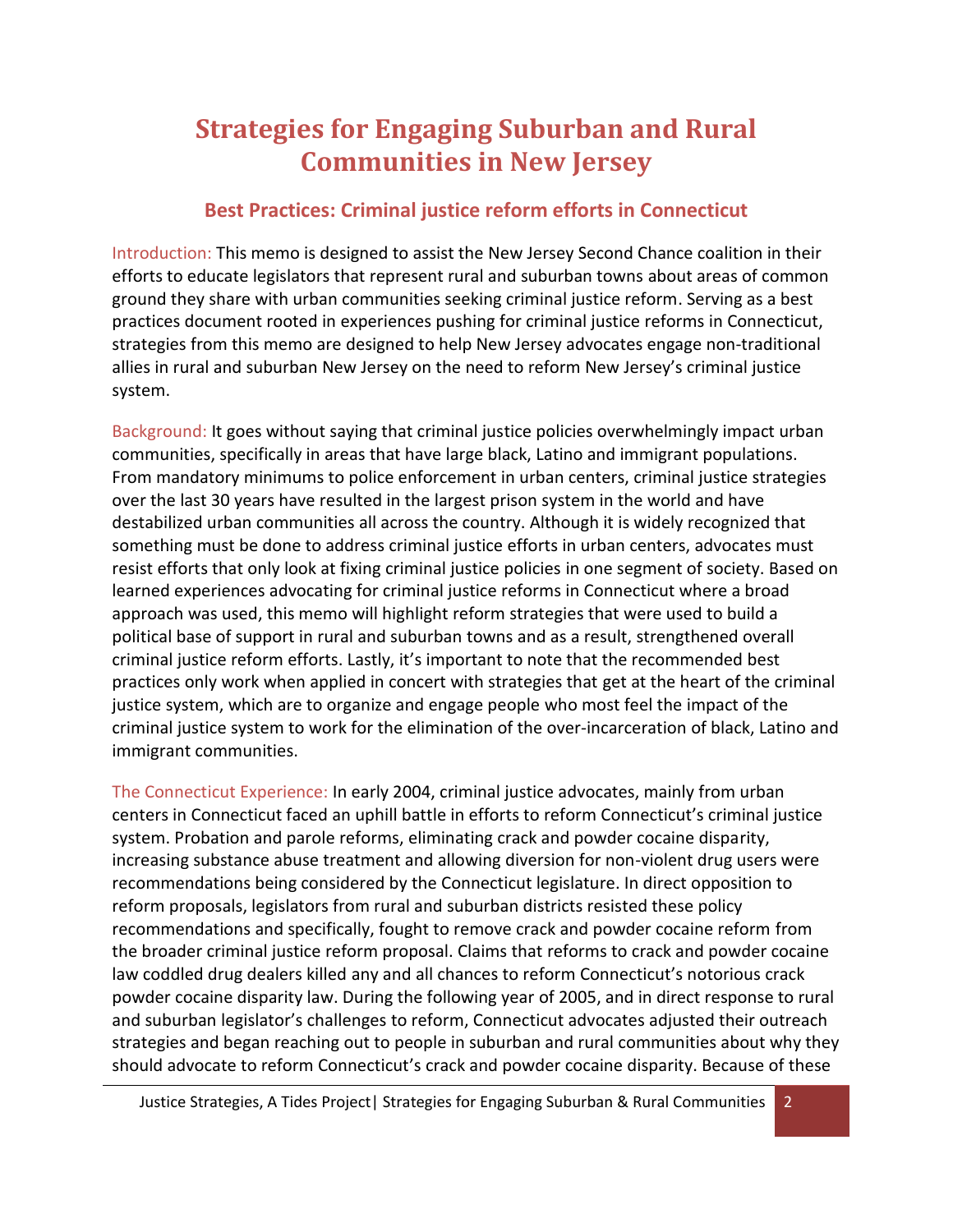outreach efforts in suburban and rural towns, strategies for reform evolved and a suburban and rural voice emerged. As a result, advocates learned that the criminal justice system was negatively impacting rural and suburban whites in a number of ways and fought to expand criminal justice proposals to include issues relating to overdose prevention and inpatient treatment for crack and cocaine use. A broader network of advocates also emerged, people from urban, rural and suburban areas of Connecticut joined a successful campaign to equalize crack and powder cocaine disparity and to also expand Connecticut's inpatient treatment protocol for people addicted to crack and powder cocaine.

### **Key Strategies Used to Reach Suburban and Rural Allies**

*Research:* An important piece of the puzzle in reaching suburban and rural communities was the use of targeted research. Specifically, people in rural and suburban communities were interested in how Connecticut's criminal justice system impacted them personally. Several research points were explored and campaign organizers agreed to utilize three key research indicators to reach suburban and rural populations. The research points were:

*Taxes and Budgets:* Campaign organizers showed how a ballooning criminal justice budget impacted taxes and limited resources for schools and other services and resources needed by the public.

*Suburban Trends:* Campaign organizers were able to show that an increased number of people leaving prison were re-entering suburban communities that bordered large cities. In doing so, organizers were able to show how these same suburban communities were not getting the resources/funding from the State to help formerly incarcerated people transition into society. A large part of this strategy focused on partnering with local governments and legislators from suburban towns on using the crack powder disparity discussion to advocate for more resources for their cities and towns.

*Overdose Prevention:* Through engaging people in suburban communities, advocates stumbled upon research that showed a significant number of whites dying from drug overdoses. Specifically, nearly 80 percent of all overdose deaths were of whites. In addition, during the course of the research, we found that the State of Connecticut did not provide for inpatient treatment services for people addicted to crack or powder cocaine. This strategy allowed campaign organizers the opportunity to talk about a criminal justice system that focused more on incarcerating people in urban centers than on prevention strategies for people addicted to crack and powder cocaine or mitigating the risks of dying from overdoses.

Other issues suburban and rural residents cared about were issues of fairness and inequity, what was happening to women and children in the criminal justice system, and issues concerning the poor condition of prisons.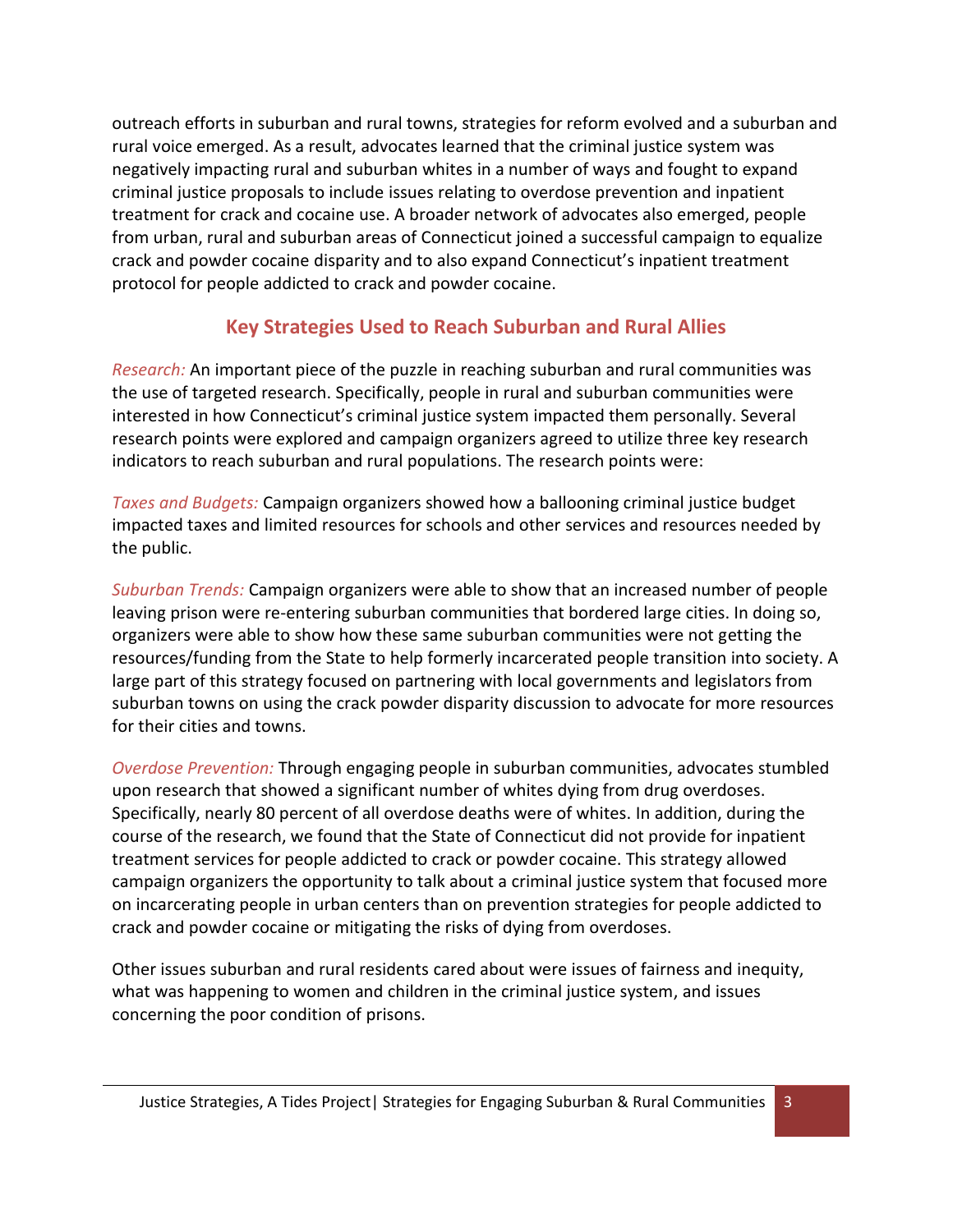*Public Education and Training:* Once campaign organizers developed key research areas that people from suburban communities would connect to, organizers put together a public education campaign designed to educate community workers, nurses, social workers and pastors that lived in rural and suburban communities. Campaign organizers and member leaders organized events, speaking engagements and public forums throughout suburban and rural Connecticut. Specific targets for public education efforts included: service organizations such as treatment centers, hospitals, social worker centers, etc.: university and school organizations like social or economic clubs; churches, mosques and chapels; libraries; civic organizations such as Lions and Kiwanis Clubs; and veterans' organizations.

The purpose of this outreach was to inform people of the campaign, look for common interests, illicit support from organizations and document stories about how addiction or alcoholism and the criminal justice system had impacted their lives or the lives of people that they served.

*A Statewide Network:* During the course of the campaign to equalize crack and powder cocaine in Connecticut, campaign organizes found it useful to organize a statewide alliance to represent the base of operations, a place for everyone connected to the campaign to meet and learn about the issues being discussed. The Connecticut Alliance met once a month and was designed as a large tent space to share information, knowledge and best practices for everyone in the campaign. On average 80 to 100 people representing over 100 organizations were in attendance. Also during Alliance meetings, lobbyists gave updates of what was going on with legislation as well as what areas needed to be organized to educate what legislators. The Connecticut Alliance also hosted national speakers in the areas of addiction, criminal justice and prison conditions to come and speak to new national developments, as well as to encourage what was going on locally.

Training and Technical Assistance: The stronger an allied group in the suburbs or rural part of the state was, the stronger the statewide coalition would be. In efforts to build local groups/organizations in suburban parts of the state, we organized issue training sessions that were designed to build the analytical skills of local groups through offering research, analysis and best practices. In addition to issue trainings, we put together grassroots organizing trainings that helped leaders in local areas better organize meetings, conduct outreach, educate local legislators and host public education events and house parties in support of our campaign.

### **The House Party Process and Method**

House parties emerged as the primary tactic in the Connecticut suburban strategy. House parties were designed as a tactic that specifically targeted average residents that lived in suburban and rural communities. House parties were small gatherings, personal spaces where everyday people got a chance to experience a "game of life" that immersed them in the realities of a broken criminal justice system. In addition, participants got a chance to talk about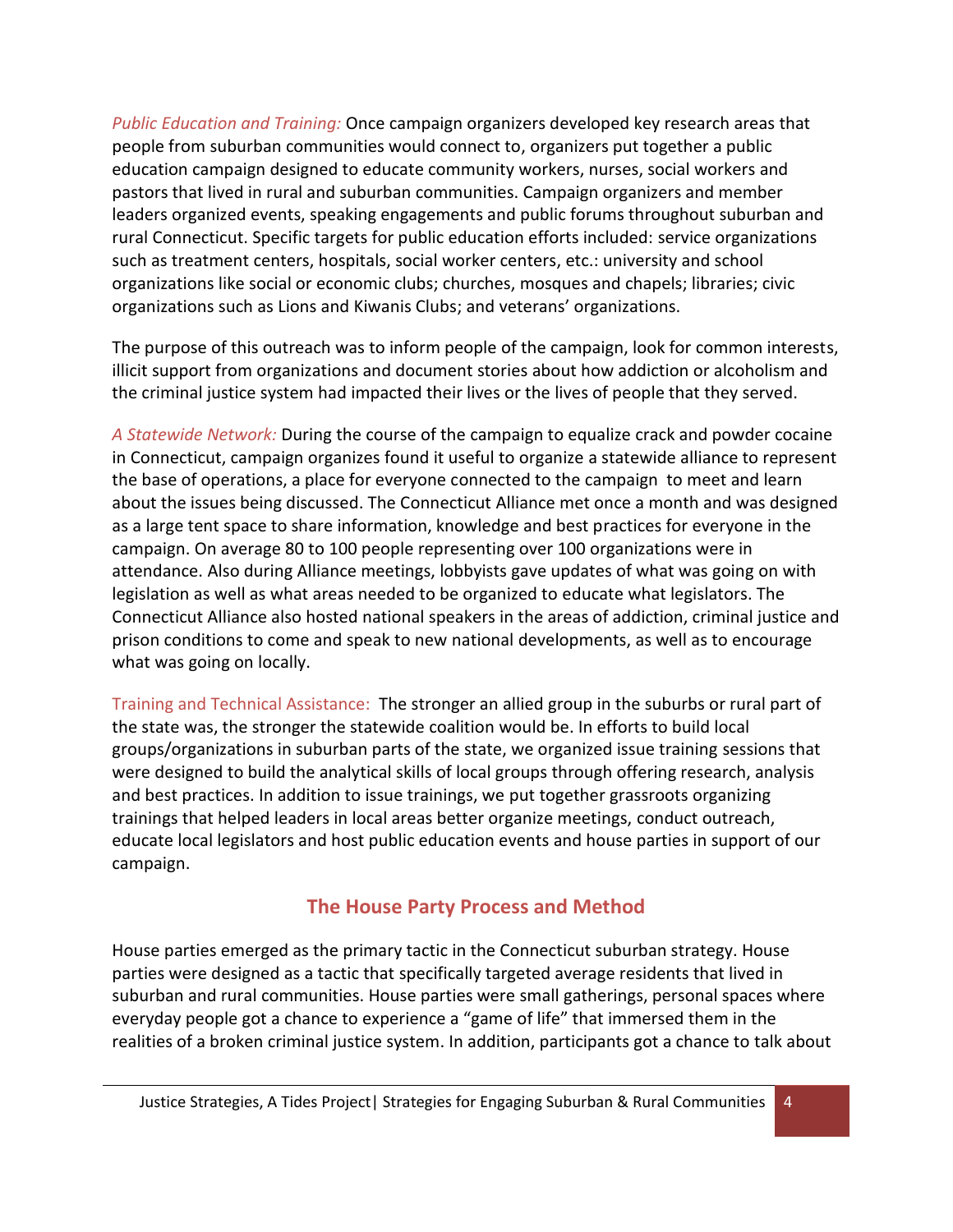their personal experiences with the criminal justice system and made recommendations on how to make the system better.

During house parties, fact sheets from research were used to communicate current issues and problems. When appropriate, personal stories and testimonies were given by people that were impacted by the criminal justice system (especially from people from rural and suburban areas) to legislators/public officials, treatment professionals and business leaders to communicate the many ways the criminal justice system is broken. Below is a typical agenda of a house party:

- I. Social (wine and cheese)
- II. Welcome and Introductions (people sign name and contact information upon entering)
- III. Why we are here? A formal but general introduction to the failure of the criminal justice system and what we expect to accomplish in the house party
- IV. Incarceration Community A game of life that explains the realities of a broken criminal justice system (see game instructions below)
- V. Discussion How CJ system impacts communities, individuals, parents, children, governments and taxes.
- VI. Explanation of the Fact Sheets
- VII. Introduce model legislation
- VIII. Ask for support: Sign a petition, call your legislator, host a house party, organize a public education event

Outreach: The house parties were organized through a snow ball strategy. Coalition members were asked to organize house parties with people they knew in suburban and rural towns. At the end of each house party, house party participants were asked to organize house parties of their own and the process continued to replicate itself. In addition to the snow ball strategy, people that were engaged in public education forums were asked to host house parties as well.

Below are examples of how initial house parties were set up:

Initially, 20 coalition members were trained on how to do a house party and each person was asked to organize a house party in a suburban or rural part of the State. From the initial group of 20, 14 house parties were organized in suburban and rural areas throughout Connecticut. From the first 14 initial house parties, an average of 2 people per house party agreed to host an additional house party of their own. While the initial snow ball strategy was in effect, students from the University of Connecticut were exposed to the issue through a public education event. At the end of that event, they agreed to do house parities in support of the campaign. Students were trained and began an entirely new snow balling strategy, separate from the initial one organized by the initial 20 coalition members. The students and their house party participants accounted for over 30 house parties at the end of three months time.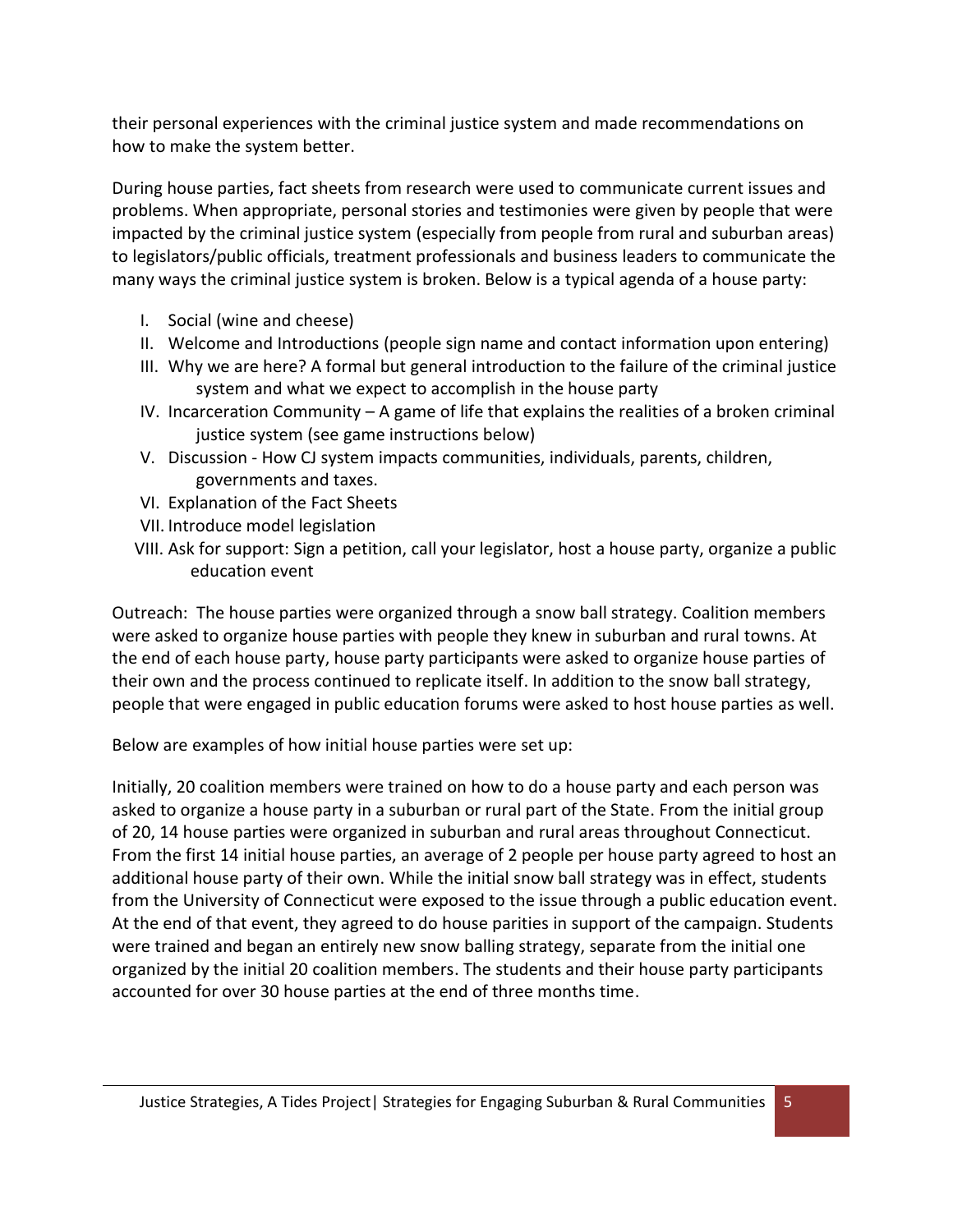### Instructions for Incarceration Community

Game Items and Formula: Eggs= children; A Cup of Cheerios = Money; Baking Soda= Powder Cocaine (bags with different amounts); Sugar= Crack Cocaine (bag with different amounts); Yard Grass= Marijuana.

Game Staff: a police officer, a jailer (police should be someone from the organizing committee a jailer can be a volunteer from participants)

- 1. Set people up to sit in a circle.
- 2. Distribute game items to each person (distribute items based on how people have these same items in some communities). Give some people a little Cheerios and others lots of Cheerios. Give one person 1 egg and another 4 eggs. Give one person powder cocaine and someone else marijuana.
- 3. Once all of the items have been distributed. Simulate a police officer patrolling through a neighborhood (or the circle) and have them ask people, what kind of drug do you have? Not everyone should have drugs, but most should (an obvious exaggeration to make the game work).
- 4. Based on the laws in the state and what type of drugs people have, people should be asked to either go to jail or pay a fine for their substance use.
- 5. Those that go to jail must: go to a corner where the jailer is standing, give their child to another person and give their remaining money to the state to pay for services for children, treatment, taxes on their house, etc.
- 6. Collect taxes from everyone when: a child falls on the ground, when someone is caught with an amount that does NOT trigger jail but does not have enough money to pay for treatment.

After the police officer have asked enough people so that the circle of participants is no longer a full circle, but in fact there are significant gaps in a circle, then it's time to generate a discussion about how a criminal justice system impacts a community and the unfairness of laws based on what drugs people use and where people use them geographically.

For example, show the unfairness of how some people got caught for lesser amounts of the same drug (one person paid money for treatment vs. the other that went to jail) or compare the treatment of two people that were caught with totally different drugs (cocaine vs. crack) or how drug arrests are different based on whether or not you are in a school zone or not.

### Discussion topics generated from game:

1. Ask participants to look at gaps in the community. Talk about how a loss of social capital negatively impacts a community's ability to address social problems (must read Dana Rose and Todd Clear's article on Social Capital).